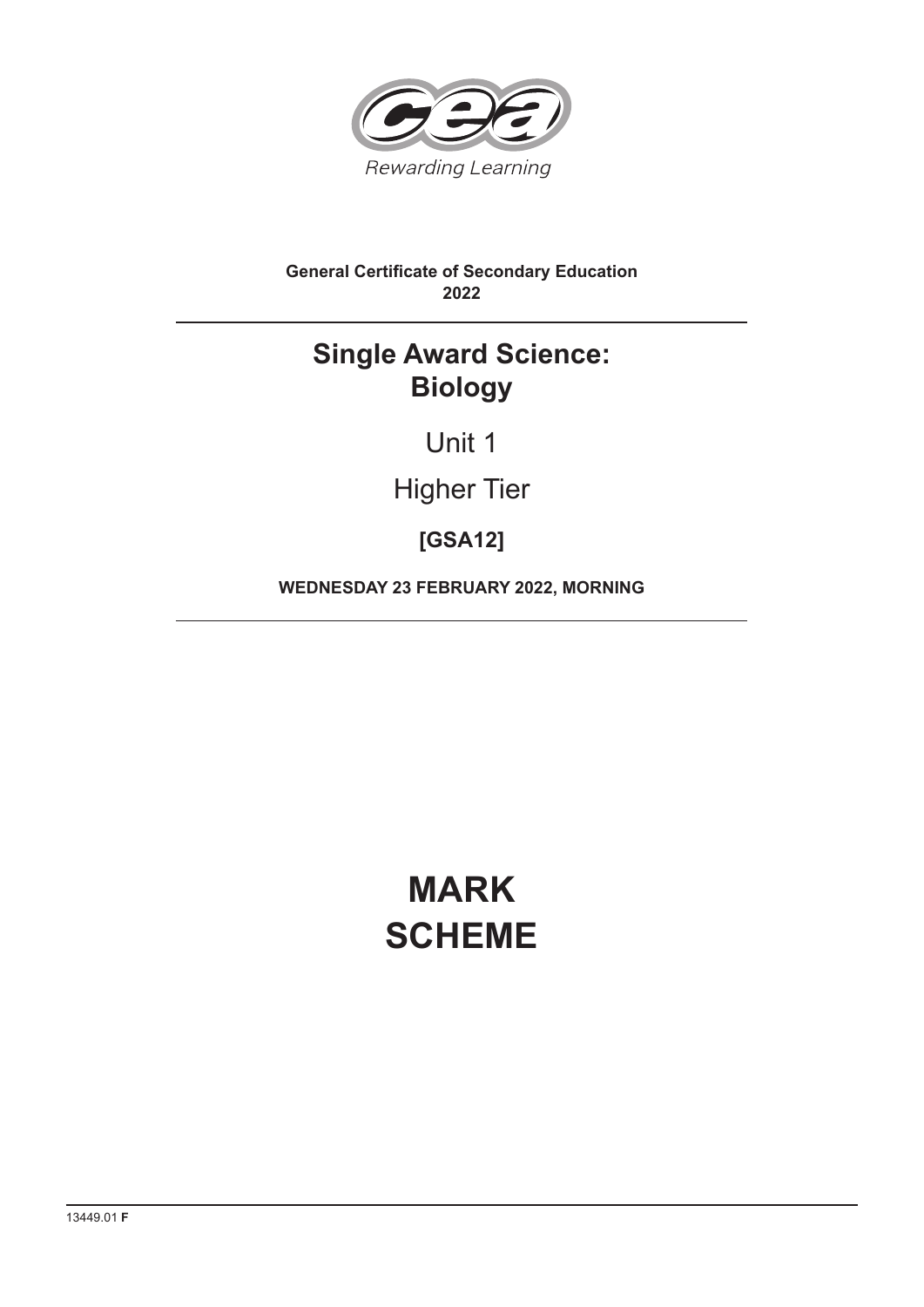### **General Marking Instructions**

#### *Introduction*

Mark schemes are intended to ensure that the GCSE examinations are marked consistently and fairly. The mark schemes provide markers with an indication of the nature and range of candidates' responses likely to be worthy of credit. They also set out the criteria which they should apply in allocating marks to candidates' responses.

#### *Assessment objectives*

Below are the assessment objectives for GCSE Single Award Science

Candidates must:

- **AO1** Demonstrate knowledge and understanding of scientific ideas, scientific techniques and procedures;
- AO2 Apply knowledge, skills and understanding of scientific ideas, scientific enquiry, techniques and procedures; and
- **AO3** Analyse information and ideas to interpret and evaluate; make judgements and draw conclusions; develop and improve experimental procedures.

#### *Quality of candidates' responses*

In marking the examination papers, examiners should be looking for a quality of response reflecting the level of maturity which may reasonably be expected of a 16-year-old which is the age at which the majority of candidates sit their GCSE examinations.

#### *Flexibility in marking*

Mark schemes are not intended to be totally prescriptive. No mark scheme can cover all the responses which candidates may produce. In the event of unanticipated answers, examiners are expected to use their professional judgement to assess the validity of answers. If an answer is particularly problematic, then examiners should seek the guidance of the Supervising Examiner.

#### *Positive marking*

Examiners are encouraged to be positive in their marking, giving appropriate credit for what candidates know, understand and can do rather than penalising candidates for errors or omissions. Examiners should make use of the whole of the available mark range for any particular question and be prepared to award full marks for a response which is as good as might reasonably be expected of a 16-year-old GCSE candidate.

#### *Awarding zero marks*

Marks should only be awarded for valid responses and no marks should be awarded for an answer which is completely incorrect or inappropriate.

#### *Marking Calculations*

In marking answers involving calculations, examiners should apply the 'own figure rule' so that candidates are not penalised more than once for a computational error.

#### *Types of mark schemes*

Mark schemes for tasks or questions which require candidates to respond in extended written form are marked on the basis of levels of response which take account of the quality of written communication.

#### **COVID-19 Context**

Given the unprecedented circumstances presented by the COVID-19 public health crisis, senior examiners, under the instruction of CCEA awarding organisation, are required to train assistant examiners to apply the mark scheme in case of disrupted learning and lost teaching time. The interpretation and intended application of the mark scheme for this examination series will be communicated through the standardising meeting by the Chief or Principal Examiner and will be monitored through the supervision period. This paragraph will apply to examination series in 2021–2022 only.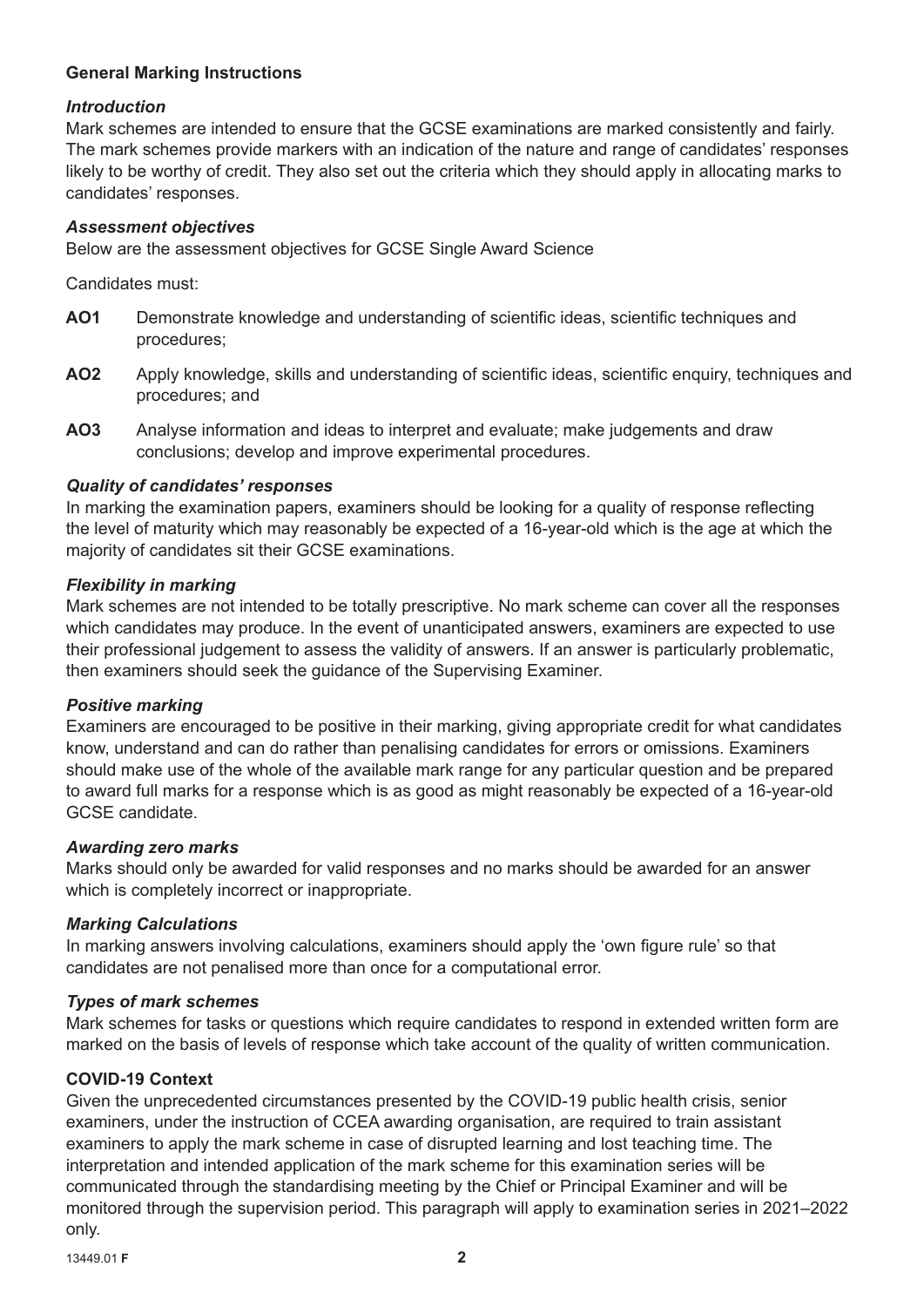| 1              |           | $(a)$ (i)              | Any two from:<br>Same volume (amount) of water;<br>Same mass of food;<br>$\bullet$                                                       |       | <b>AVAILABLE</b><br><b>MARKS</b> |
|----------------|-----------|------------------------|------------------------------------------------------------------------------------------------------------------------------------------|-------|----------------------------------|
|                |           |                        | Same distance of burning food from test tube;<br>$\bullet$                                                                               | $[2]$ |                                  |
|                |           |                        | (ii) Lost to the surroundings                                                                                                            | $[1]$ |                                  |
|                | $(b)$ (i) |                        | 2300 kJ                                                                                                                                  | $[1]$ |                                  |
|                |           |                        | (ii) $150/750$ [1]<br>$0.2 \times 100 = 20\%$ [1]<br>[2] marks for correct answer only                                                   | $[2]$ |                                  |
|                |           |                        | (c) $A$ – contains less energy/kJ                                                                                                        | $[1]$ | $\overline{7}$                   |
| $\overline{2}$ |           | $\bullet$<br>$\bullet$ | (a) Any two from:<br>Chemical messengers<br>produced by glands<br>travel in the blood                                                    |       |                                  |
|                |           | $\bullet$              | to a target organ                                                                                                                        | $[2]$ |                                  |
|                |           | $(b)$ (i)              | 5 correct points [2]<br>4 correct points [1]<br>Line (ruler used to join points) [1]                                                     | $[3]$ |                                  |
|                |           |                        |                                                                                                                                          |       |                                  |
|                |           | (ii)                   | Increase to age 12 [1] then decrease [1]                                                                                                 | $[2]$ |                                  |
|                |           |                        | (iii) Male hormones reach peak at age 14/older than females [1]<br>female hormone level is higher than males from age<br>10-13 years [1] | $[2]$ | 9                                |
|                |           |                        |                                                                                                                                          |       |                                  |
|                |           |                        |                                                                                                                                          |       |                                  |
|                |           |                        |                                                                                                                                          |       |                                  |
|                |           |                        |                                                                                                                                          |       |                                  |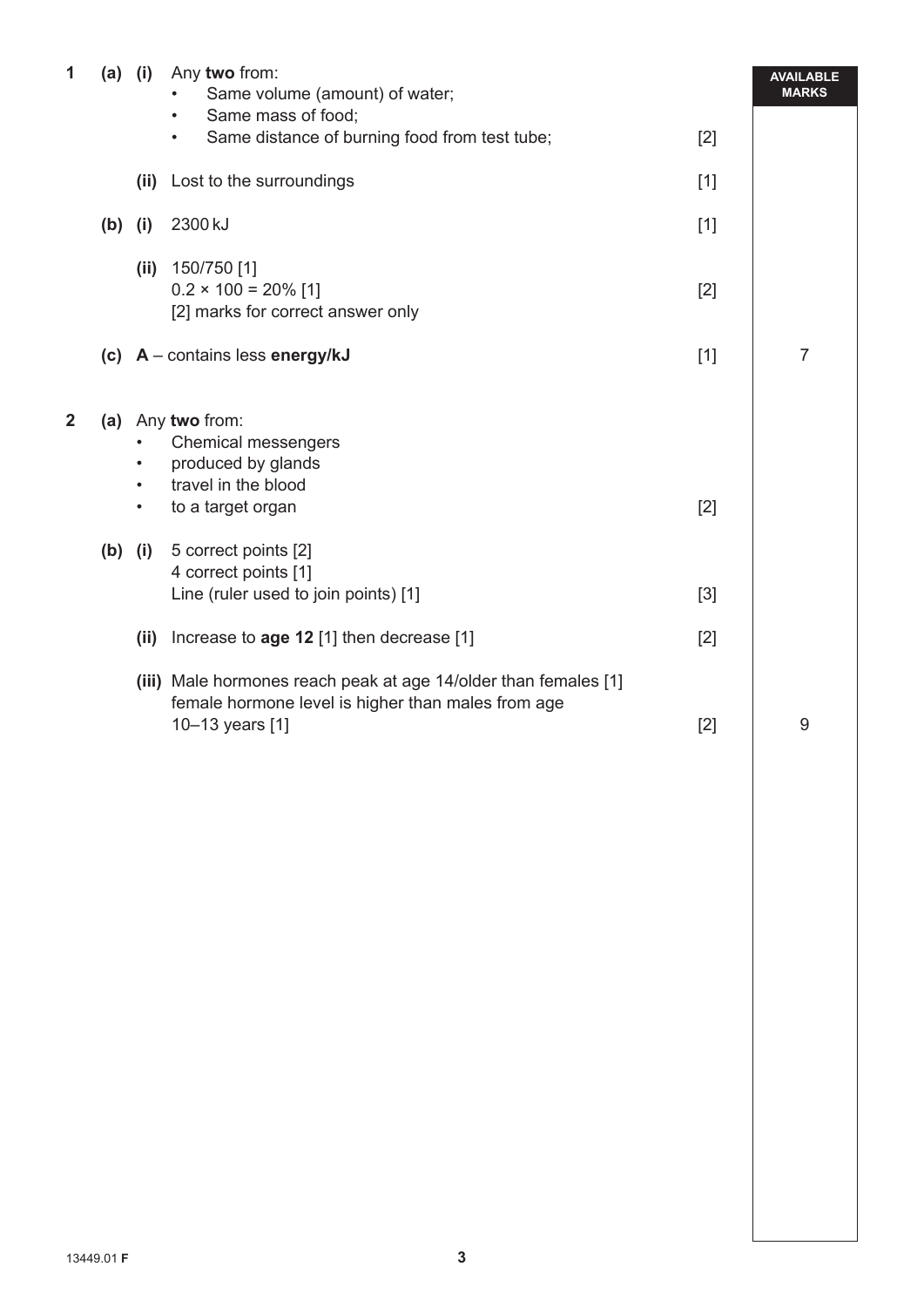#### **3 Indicative content**

- discontinuous
- distinct groups/individuals clearly divided into two or more groups
- tongue rolling/hand dominance/blood group (or other correct)
- displayed on bar chart
- continuous
- a gradual change in a characteristic across a population/many possible values
- height/weight (or other correct)
- displayed on a histogram

| <b>Band</b> | <b>Response</b>                                                                                                                                                                                                                                                                         |               |
|-------------|-----------------------------------------------------------------------------------------------------------------------------------------------------------------------------------------------------------------------------------------------------------------------------------------|---------------|
| A           | Candidates must use appropriate specialist terms<br>throughout to describe variation using six, seven or<br>eight points above in a logical sequence. They use<br>good spelling, punctuation and grammar and the form<br>and style are of a high standard.                              | $[5]$ - $[6]$ |
| B           | Candidates must use appropriate specialist terms<br>throughout to describe variation using three, four or<br>five points above in a logical sequence. They use<br>satisfactory spelling, punctuation and grammar and the<br>form and style are of a satisfactory standard.              |               |
| C           | Candidates describe variation using one or two of the<br>points above. However, these are not presented in a<br>logical sequence. They use limited spelling, punctuation<br>and grammar and have made limited use of specialist<br>terms. The form and style are of a limited standard. | $[1]-[2]$     |
| D           | Response not worthy of credit.                                                                                                                                                                                                                                                          | [0]           |

[6]

6

**AVAILABLE MARKS**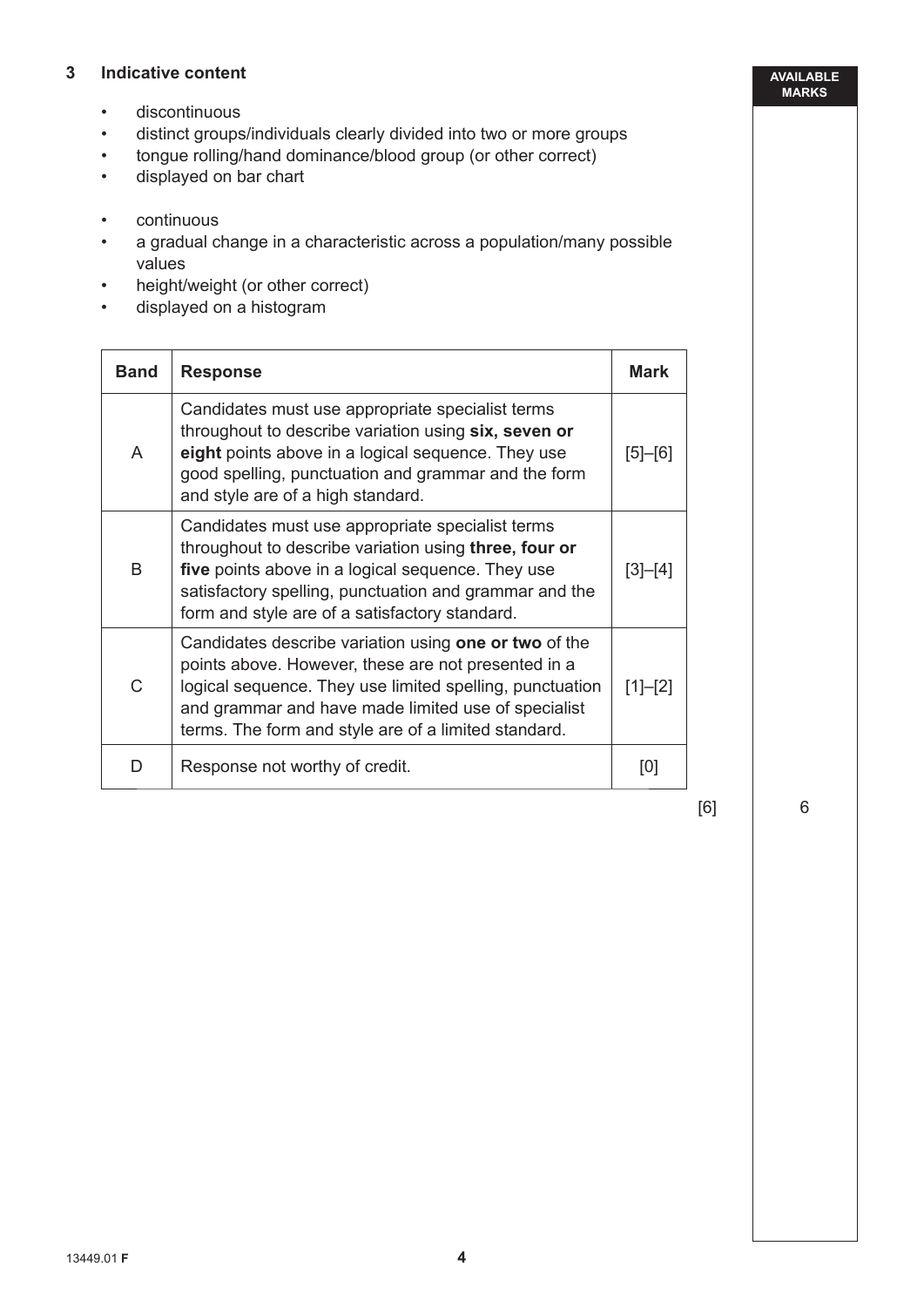| 4 | $(a)$ (i)                                                                                                                                                          |                                                                                                         | Floating pennywort grows up to 20 cm a day/spreads rapidly [1]<br>giant hogweed produces thousands of seeds every year/reproduces<br>rapidly [1]<br>$[2]$ |                                                                  |                                                  |       |       | <b>AVAILABLE</b><br><b>MARKS</b> |
|---|--------------------------------------------------------------------------------------------------------------------------------------------------------------------|---------------------------------------------------------------------------------------------------------|-----------------------------------------------------------------------------------------------------------------------------------------------------------|------------------------------------------------------------------|--------------------------------------------------|-------|-------|----------------------------------|
|   |                                                                                                                                                                    | (ii)                                                                                                    | Decreases biodiversity                                                                                                                                    |                                                                  | $[1]$                                            |       |       |                                  |
|   | $(b)$ (i)                                                                                                                                                          |                                                                                                         |                                                                                                                                                           | Increases biodiversity [1]<br>protects habitats/rare species [1] |                                                  |       |       |                                  |
|   |                                                                                                                                                                    | (ii)                                                                                                    |                                                                                                                                                           |                                                                  | A site that has previously had buildings/housing | $[1]$ | 6     |                                  |
| 5 | (a)                                                                                                                                                                | (i)                                                                                                     | The alleles of a gene are different                                                                                                                       |                                                                  |                                                  |       | $[1]$ |                                  |
|   |                                                                                                                                                                    | (ii)                                                                                                    |                                                                                                                                                           |                                                                  |                                                  |       |       |                                  |
|   |                                                                                                                                                                    |                                                                                                         |                                                                                                                                                           | F                                                                | f                                                |       |       |                                  |
|   |                                                                                                                                                                    |                                                                                                         | f                                                                                                                                                         | Ff                                                               | ff                                               |       |       |                                  |
|   |                                                                                                                                                                    |                                                                                                         | f                                                                                                                                                         | Ff                                                               | ff                                               |       |       |                                  |
|   |                                                                                                                                                                    |                                                                                                         | Gametes [1]<br>Offspring [1]<br>$[2]$                                                                                                                     |                                                                  |                                                  |       |       |                                  |
|   |                                                                                                                                                                    |                                                                                                         | (iii) $50\%$                                                                                                                                              |                                                                  |                                                  |       | $[1]$ |                                  |
|   |                                                                                                                                                                    | (b) Gene is short section of a chromosome/DNA [1]<br>that codes for a characteristic/trait [1]<br>$[2]$ |                                                                                                                                                           |                                                                  |                                                  |       |       | 6                                |
| 6 | Paul's garden - more competition/Linda's garden less competition [1]<br>$(a)$ (i)                                                                                  |                                                                                                         |                                                                                                                                                           |                                                                  |                                                  |       |       |                                  |
|   |                                                                                                                                                                    |                                                                                                         | Any two from:<br>for space<br>light<br>$\bullet$                                                                                                          |                                                                  |                                                  |       |       |                                  |
|   |                                                                                                                                                                    |                                                                                                         | water<br>$\bullet$<br>nutrients [2]<br>$[3]$<br>$\bullet$                                                                                                 |                                                                  |                                                  |       |       |                                  |
|   | (ii) As planting density increases, the mass/size of the plants/onions<br>decreases<br>$[1]$<br>(b) Any two from:<br>same garden<br>equal sized areas<br>$\bullet$ |                                                                                                         |                                                                                                                                                           |                                                                  |                                                  |       |       |                                  |
|   |                                                                                                                                                                    |                                                                                                         |                                                                                                                                                           |                                                                  |                                                  |       |       |                                  |
|   |                                                                                                                                                                    | same variety of onions<br>$\bullet$<br>left for the same amount of time<br>$[2]$<br>$\bullet$           |                                                                                                                                                           |                                                                  |                                                  | 6     |       |                                  |
|   |                                                                                                                                                                    |                                                                                                         |                                                                                                                                                           |                                                                  |                                                  |       |       |                                  |